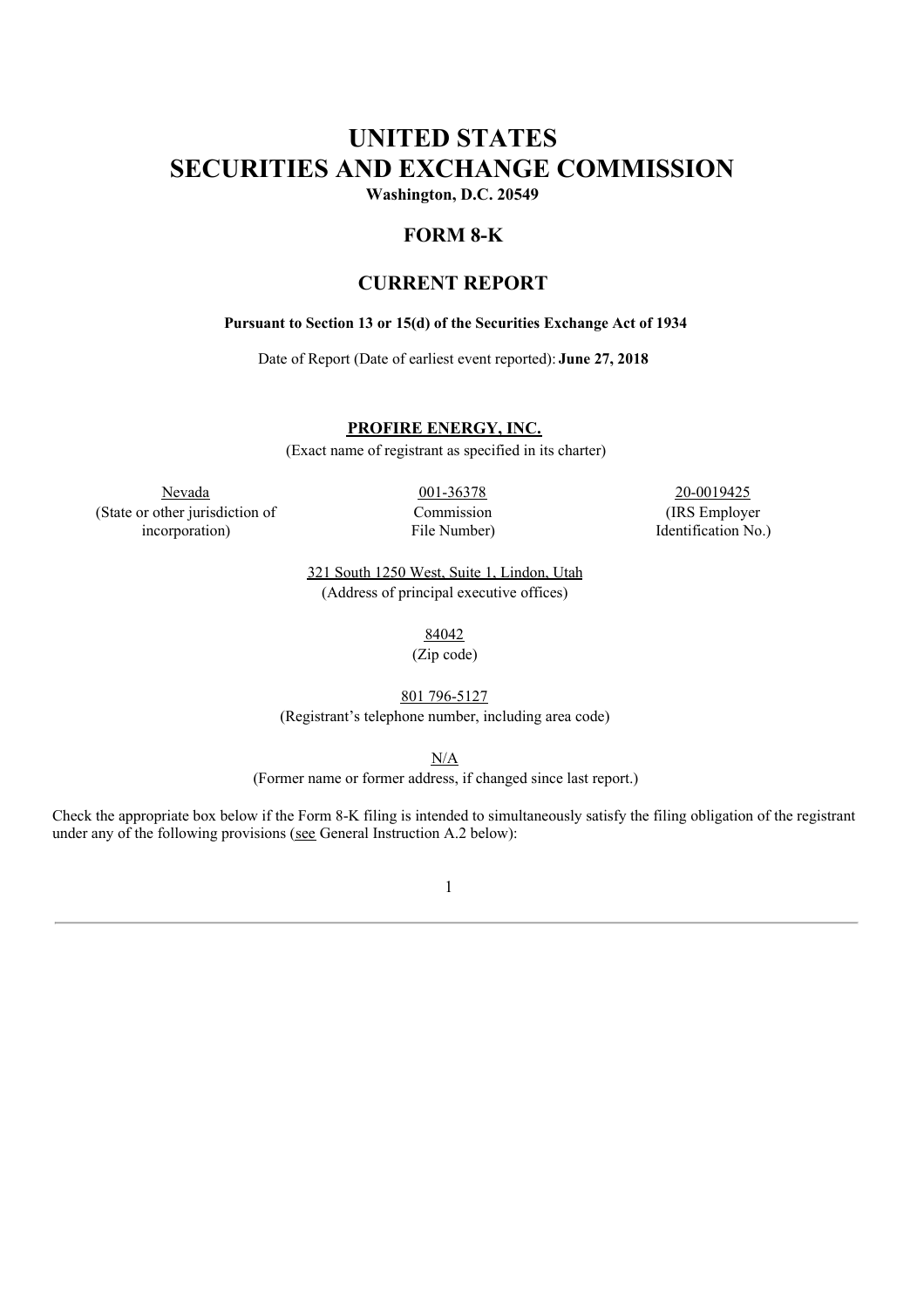- [ ] Written communications pursuant to Rule 425 under the Securities Act (17 CFR 230.425)
- [ ] Soliciting material pursuant to Rule 14a-12 under the Exchange Act (17 CFR 240.14a-12)
- [ ] Pre-commencement communications pursuant to Rule 14d-2(b) under the Exchange Act (17 CFR 240.14d-2(b))

[ ] Pre-commencement communications pursuant to Rule 13e-4(c) under the Exchange Act (17 CFR 240.13e-4(c))

Indicate by check mark whether the registrant is an emerging growth company as defined in Rule 405 of the Securities Act of 1933 (§230.405 of this chapter) or Rule 12b-2 of the Securities Exchange Act of 1934 (§240.12b-2 of this chapter).

Emerging growth company [ ]

If an emerging growth company, indicate by check mark if the registrant has elected not to use the extended transition period for complying with any new or revise financial standards provided pursuant to Section 13(a) of the Exchange Act. [ ]

#### **Item 8.01. Other Events**

On June 27, 2017 Profire Energy, Inc. (the "Company") issued a press release announcing certain preliminary information regarding its expected revenues for the quarter ending June 30, 2018. A copy of the press release is attached to this Current Report as Exhibit 99.1 and is incorporated by reference into this Item 8.01.

#### **Item 9.01. Financial Statements and Exhibits**

(d) Exhibits

Exhibit Number Description 99.1 Press Release Announcing Preliminary Second Quarter Revenue Estimate

2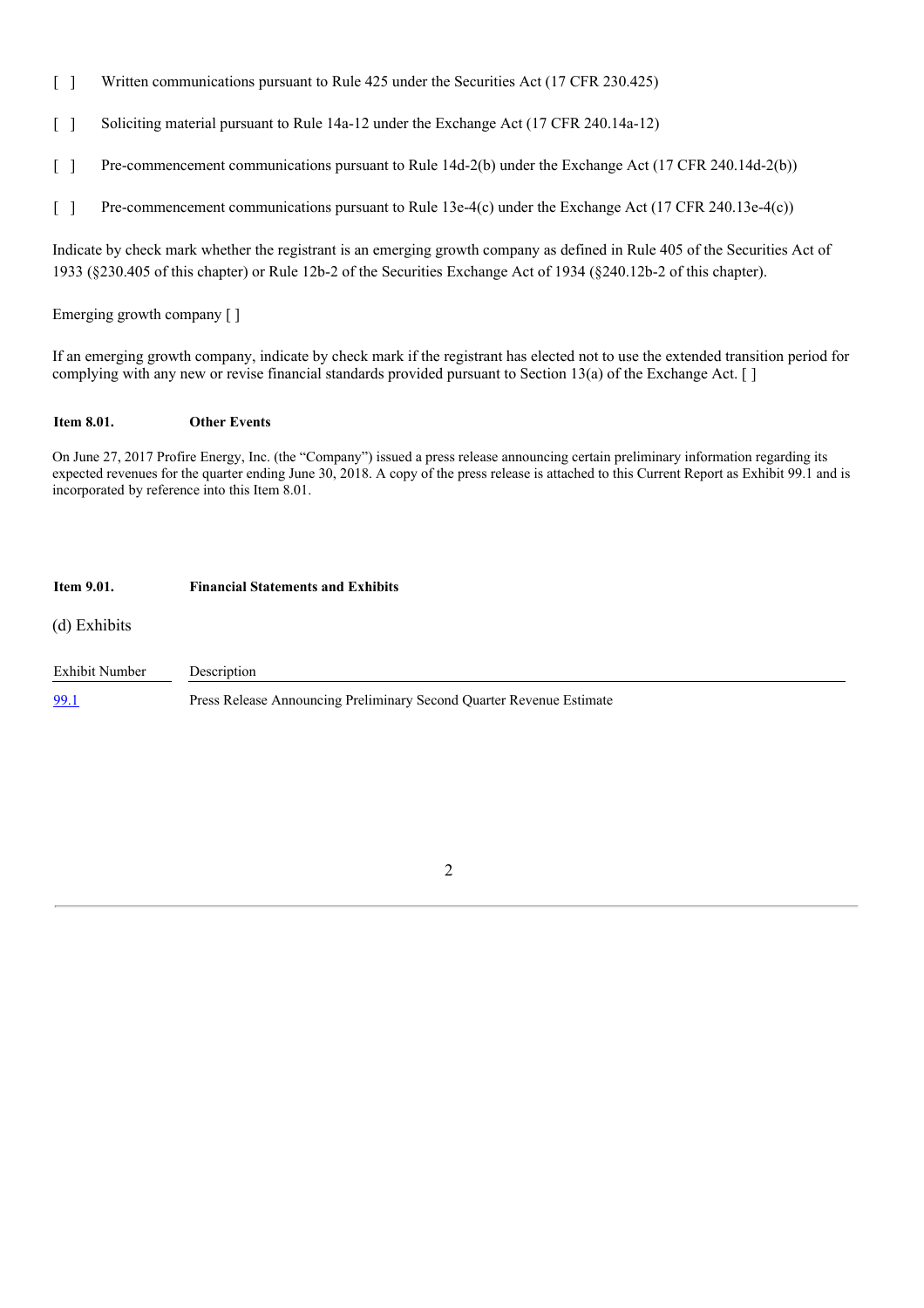#### **SIGNATURE**

Pursuant to the requirements of the Securities Exchange Act of 1934, the registrant has duly caused this report to be signed on its behalf by the undersigned hereunto duly authorized.

# PROFIRE ENERGY, INC.

Date: June 27, 2018 By: /s/ Brenton W. Hatch

Brenton W. Hatch Chief Executive Officer

3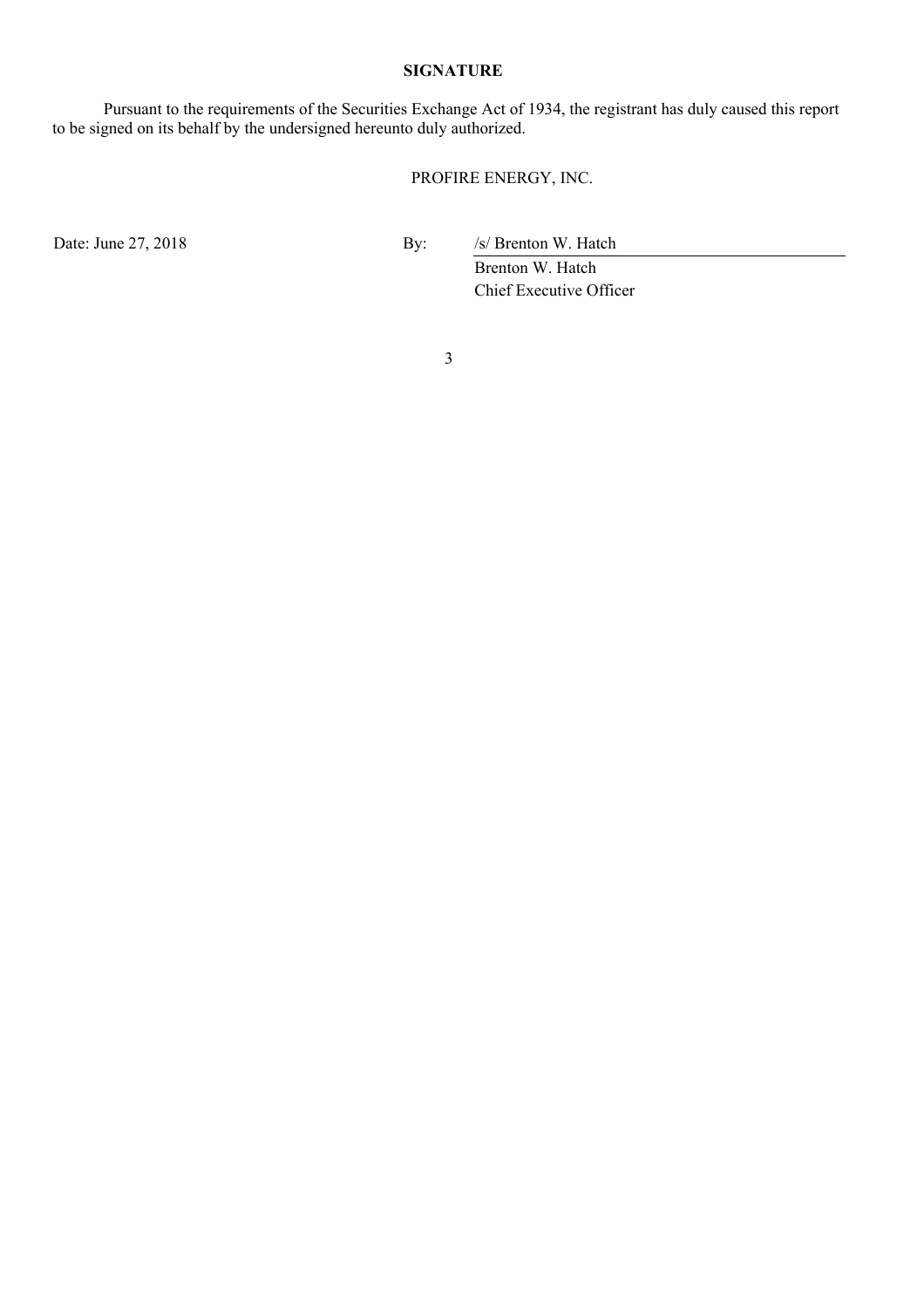

## **Profire Energy, Inc. Provides Preliminary Second Quarter Revenue Estimate**

**LINDON, Utah June 27, 2018** - Profire Energy, Inc. (NASDAQ: PFIE), a technology company (the "Company") which creates, installs and services burner and chemical management solutions in the oil and gas industry, today announced certain preliminary information regarding its expected revenues for the quarter ending June 30, 2018.

The Company anticipates preliminary revenue for the quarter ending June 30, 2018 will be in the range of \$11.0 million to \$11.2 million, as compared to revenue of \$9.4 million for the quarter ended June 30, 2017, which would represent the Company's second-highest quarterly revenues since December 2014. The Company anticipates operating margins for the quarter ending June 30, 2018 will be consistent with its historical operating margins.

The Company has not finalized its financial statement review process for the quarter ending June 30, 2018. The information in this release is preliminary and based upon the information currently available to the Company. As part of the finalization of the financial statements, items may be identified that would require the Company to make adjustments, which could be material. As a result, the preliminary selected financial information above is forwardlooking information and subject to risks and uncertainties, including possible adjustments to the preliminary unaudited financial information.

## **Management Commentary**

"We believe the second quarter is shaping up to be a historically good quarter for the Company, and we continue to see strong demand for our products," said Ryan Oviatt, Profire's Chief Financial Officer. "Based on our impressive first quarter revenues of \$12.1 million and the expected range of second quarter revenues, we believe the Company is well positioned to build on a strong first half of 2018 to achieve year over year growth in revenue for the remainder of 2018."

"We believe the Company remains on track to outperform the 2017 fiscal year in 2018," said Brenton Hatch, the Company's Chief Executive Officer. "We remain committed to the pillars of our long term growth strategy: 3100 market penetration and expansion, new product development, expansion into the international markets for our products, realization of the CMS product adoption and potential growth through merger and acquisition opportunities that fit our objectives."

**About Profire Energy, Inc.**